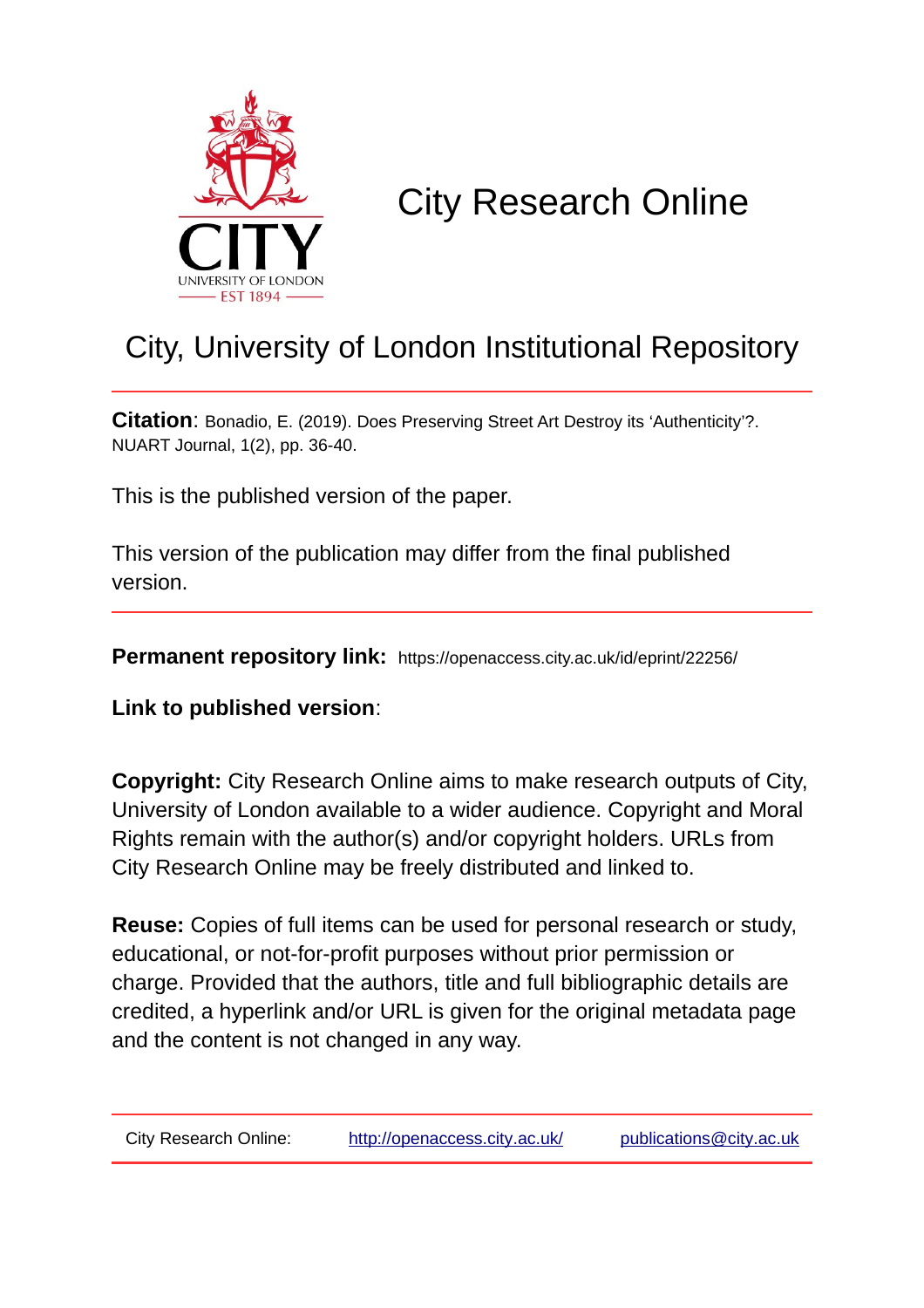# DOES PRESERVING STREET ART DESTROY ITS 'AUTHENTICITY'?

**Enrico Bonadio The City Law School City University of London**

This note briefly comments on various ways street and graffiti artworks could and should be preserved. Indeed, the recent boom of these forms of art – especially street art – has enriched the discussion regarding its conservation. Local councils, property owners, and other entities increasingly preserve murals (especially those created by famous artists), either by covering them with perspex sheets, or even detaching and bringing them into indoor locations. In situ and ex situ methods of preservation, together with photographic documentation (another way of conserving street and graffiti art for posterity) have been thoroughly commented on by scholars and commentators. This author will highlight such comments in this note and make the point that in case the decision to preserve these forms of art is taken, we should choose a method of conservation which is the least disruptive to their authenticity as possible.

Indeed, attempts to preserve street art are often criticised. It is not only anti-graffiti organisations that do not like the idea. Street art insiders also frequently disapprove of such plans as they fear that these moves risk

damaging the authenticity of these forms of art. Indeed, as is the case with (more traditional) types of visual art, the concept of authenticity is not just related to attribution, but is also dependent on the appropriate conservation and display of the work (Phillips, 1997). An overall 'authentic' experience surrounding a piece may be difficult to achieve when the object is encountered in a different situation or context from that which the artist meant, despite the efforts the conservator may have put in trying to present the work in its original condition. Also, debates around the preservation of authenticity have often neglected the role of the audience in creating and remodelling the context of the art, for example where the public chosen to experience the 'conserved' art mainly consists of tourists who do not have enough knowledge and understanding of the work they are experiencing (Dutton, 2003). Such a scenario may sometimes occur in the street art world, especially where pieces created in the public environment are preserved for the sole purposes of exhibiting them to non-local audiences and art tourists.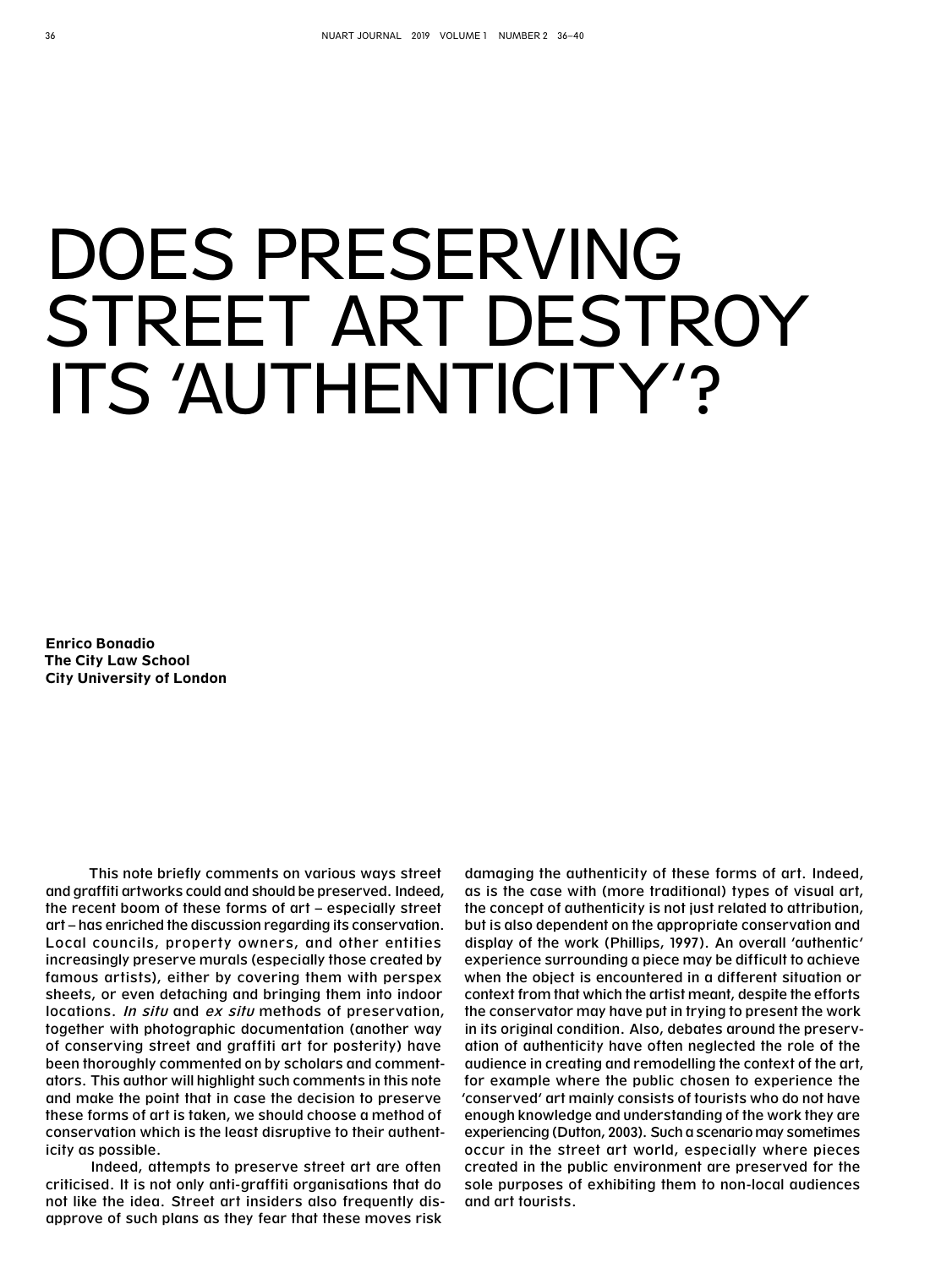## **SPECIFIC CRITICISMS OF CONSERVATION PROJECTS**

Several commentators stress that araffiti and street art are 'participatory', which means that anyone could paint over the art, destroy it, add something to it, or complement it (Blanché, 2014; Chatzidakis, 2016). Altering street art can thus be considered as part of a 'design dialogue' (Merrill, 2015) or 'democratic multiparty conversation' (Hansen, 2015a) within the urban environment. Artworks placed in the street – the argument goes – cannot be properly understood as 'finished' works created by just one person, but they instead require constant exposure to change to remain authentic (Mulcahy and Flessas, 2016; Minty, 2006), with damages to the art even being considered as 'acts of engagement or 'co-authorship' rather than vandalism' (Mulcahy and Flessas, 2016).

 The participatory nature of these forms of art means their preservation would often undermine their authenticity by freezing the artworks and the dialogue they spur in time and space (Merrill, 2015: 383): using Alison Young's words, 'conservation is not conversation' (Young, 2016, 182). For example, using perspex sheets to protect a street artwork – which may be considered as a form of *in situ* conservation – would effectively terminate the communication between artists and turn the piece into a 'civic amenity or, worse, a cultural commodity' (Young 2016: 182), in addition to increasing the risk of its removal and commercialisation (Hansen 2015a). Susan Hansen also argues that 'street art's invitation to engage in the city's ephemeral dialogue is antithetical to traditional heritage frameworks' (Hansen, 2017). These words are echoed by Laima Nomeikaite: '[framing] street artworks deprives citizens of the right to experience them (in the public space and ephemerality) in daily life and the broader right to engage with the city' (Nomeikaite, 2017). Similarly, it has been noted by heritagefocused scholars that the target of any conservation decision must be the protection of the 'significance' of the place (De La Torre, 2014); and that we should abandon the focus on the concept of material authenticity and the 'preservationist desire to freeze the moment of heritage and to conserve heritage as an unchanging monument to the past' (Smith, 2006: 6).

Ex situ preservation would be even more damaging to the authenticity of street art and graffiti, as it completely removes the work from its often crucial urban context (removals and relocations of street artworks have recently occurred many times, with several Banksy murals receiving such treatment). Indeed, the very meaning of most street artworks is often dependent on their in situ nature and the on-going dynamic relationship within the community in which they exist (Young, 2013). Street and graffiti artists do not simply treat the city as a canvas; they also use the streetscape as a structural element of their artworks. Anything around the actual piece is part of the artistic experience, including – it has been suggested – the taste of pollution, the smell of dog's excrement or take away food, the noise of traffic and people's conversation (Mulcahy and Flessas, 2016) as well as 'collapsed walls as a creative background' (Chatzidakis, 2016: 18) and 'the genius loci, i.e. the atmosphere, the smell, the noises, the tactile experience' (Blanché, 2018).1 Removal of street art pieces that aim at extracting profits and increasing economic interest in the 'preserved' artwork would be even less acceptable from a heritage perspective: indeed, economic value is not recognised as a legitimate heritage value by many values-basedmanagement practitioners (De La Torre, 2014).

### **THE ROLE OF PHOTOGRAPHIC DOCUMENTATION**

It has also been argued that, if preservation tools are to be relevant and useful to these forms of art, they would probably have to move from a methodology that dictates the fixing of a stable and unchangeable narrative pertaining to the past towards a discipline that tolerates alteration and erasure (Mulcahy and Flessas, 2016). A form of preservation that meets these standards seems to be photographic documentation (Merrill, 2015; Garcia, 2017). Analogical and digital pictures have for decades enabled the documentation and 'conservation' of street and graffiti art, and continuously make these forms of art accessible to large audiences all over the world. The same can be said of videos, especially those created by or on behalf of artists to highlight their pieces and the way they are created. Many of these pictures and videos can be easily found in specialised magazines and websites, as well as in social media networks, such as Instagram, Flickr and Facebook, where they are widely shared and commented on even by people outside the street art and graffiti scenes.2 Interesting attempts to document (and conserve) these forms of art by using such methodology are (i) the '100 Days of Leake Street', a photographic project by architectural historian Sabina Andron. The project shows the changes on ten different walls in the famous London Graffiti Tunnel in the South London area of Waterloo over 100 consecutive days3; and (ii) the longitudinal photo-documentation used by Susan Hansen as a methodological approach to the study of street and graffiti art, based on data collection which allows these forms of art to be analysed as visual dialogue (Hansen, 2015b).

Photographs and videos therefore play an important role in disseminating and raising awareness about these art forms, while also preserving the intangible heritage of artworks that are often doomed to fade quickly. Even New York's Judge Block, in his 2013 decision refusing to enjoin the demolition of the famous 5Pointz site, stressed the importance of photographic documentation for conservation purposes. He noted that 'the plaintiffs' works can live on in other media. The … works have been photographed, and the court, during the hearing, exhorted the plaintiffs to photograph all those which they might wish to preserve.'4 (In the subsequent decision of 2018, the same judge famously sided with 5Pointz artists awarding them US\$6.7m in damages, as the owner of the site had whitewashed illegally their paintings).5

Photographs of graffiti, especially illegal graffiti (which is more likely to be removed quickly), are increasingly being shown in galleries and museums. Examples include photographer Henry Chalfant's curated exhibition of photographs of New York subway graffiti pieces from the '70s and '80s.6 Exhibitions of graffiti pictures aim not only to document the art, but also to preserve its subversiveness. For example, an exhibition in Modena, Italy, in 2016 named '1984 – Evoluzione e rigenerazione del writing'7 displayed photographs of illegal graffiti created by writers predominantly from the gallery's urban area. The aim was to allow viewers to juxtapose the artworks in both the street – where they are created and are usually perceived as vandalism by the general public – and in a gallery space.8 The exhibition's organisers tried 'to counteract the elitist nature of modern artistic institutions', by creating 'a continuity between the inside and the outside' of the gallery and 'literally turned inside out the boundaries of the white cube' (Baldini, 2018: 27–32).9 In this case, as has been noted, pictures of graffiti constitute the works themselves (Rivasi, 2018),10 and the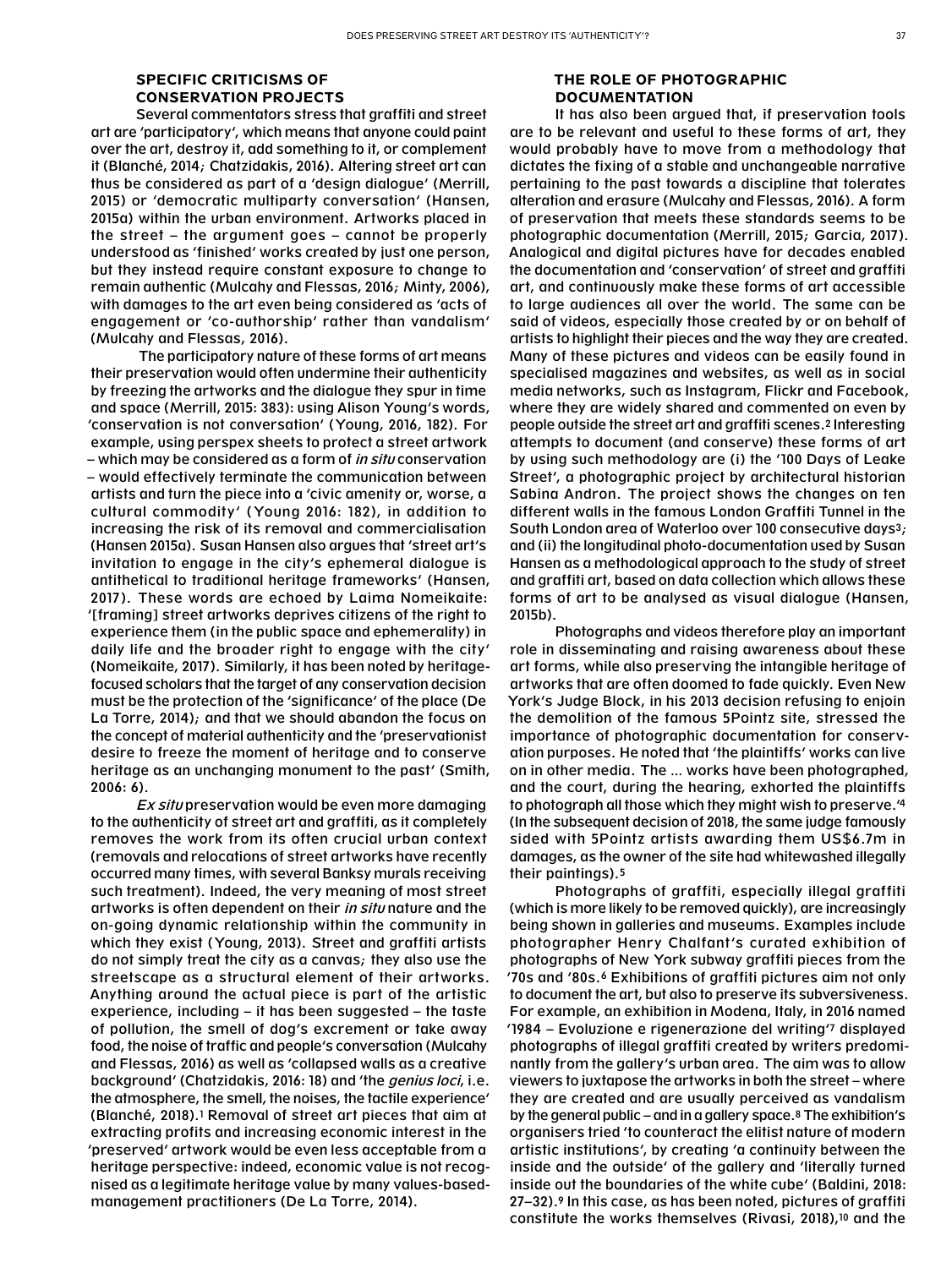reproductions do not lack any of the main features that are relevant to the appreciation of graffiti (Baldini, 2018). Even some graffiti artists support the idea of having photographs of their works in a gallery. Italian writer Fra 32 confirmed that coming across pictures of his own pieces in the 1984 exhibition in Modena was 'an experience that [felt] authentic' (Baldini, 2018: 29).

Contrary opinions have also been voiced, however. It has been noted that intangible conservation of street and graffiti art through photographic and video documentation is not enough to preserve it.11 Some argue that pictures actually decontextualise the art, as in a photo 'there is an obvious limitation of the impression that can be perceived in the street' (Nogueira Alves, 2017). Despite efforts to imbue the indoor environment hosting the picture with an urban look and feel, photographs will never be able to entirely recreate the real street atmosphere. In this way, it is difficult to keep the image of the street artwork authentic, with the piece always subject to the interpretation of those in charge of transferring the idea (Garcia, 2017; Blanché, 2014).

### **SHOULD WE CHOOSE THE PRESERVATION METHOD WHICH IS LESS DISRUPTIVE TO AUTHENTICITY?**

There is no doubt that any kind of preservation – be it in situ, ex situ, or via photographic or film documentation – effects the authenticity of street and graffiti art. Putting perspex sheets over the work, removing and relocating the piece, or introducing pictures of graffiti into galleries will never create an experience exactly the same as directly viewing it in its original street context. Therefore, if a decision is made to conserve a street artwork for posterity, one may need to choose the option that is least disruptive to the authentic artistic message.

The *in situ* method of preservation might sometimes respond to this objective, especially if the artwork has been commissioned or authorised. Perspex or other protective barriers, despite preventing or limiting the dialogue between urban artists12 and carrying the risk of 'musealising'13 the streets, nevertheless have some merit: they make it possible for the aficionados of these forms of art to continue to enjoy the art in the same environment in which it was originally created. The selected method of in situ conservation should endeavour to both protect the integrity of the artwork as much as possible14, and minimise the impact of screens or barriers on its message and visual aesthetics (for example, in terms of light reflection). Due consideration should also be given to the rights of the property owner: while their consent should arguably be sought and obtained where possible, in exceptional cases of outstanding art, in situ preservation plans should proceed even without their authorisation. In such cases, property owners could possibly be compensated if the conservation of the artwork negatively affects their ability to fully enjoy their space. Also, the decision to conserve the piece should be approved by as many stakeholders as possible, not only the owner of the property (if different from the person who wants to conserve the art), but also the artist herself and the local community which hosts the work: this is in line with findings of certain heritage studies that have considered heritage experts as merely an equally interested party in heritage 'with equal and valid views, but no more', with a view to rebalancing 'the input and negotiating power of all interested parties' (Smith and Waterton, 2009: 153-171).

Some commentators have advocated fine-tuning

heritagisation procedures to make them more 'participatory' and respectful of the rights of others. Alberto Frigerio and Elvira Khakimova, for example, have suggested a system where local communities would be encouraged to propose selected pieces to be inserted in national lists of outstanding street artworks, by requiring a minimum amount of signatures. They also recommend local councils assess the conformity of the recommended art with pre-identified parameters (Frigero and Khakimova, 2013). For instance, they should not carry any discriminatory or offensive messages or be dangerous for the public or the surrounding environment, and any artworks incorporated into private properties would require the consent of the building's owner. These are sensible requirements and should be coupled with a consideration of the main precondition for listing a street and graffiti artwork: its artistic merit. People who have extensive knowledge and understanding of these artistic movements, be they artists, agents or curators, should be involved when making the final decision. Leaving the final say to assessors who are experts in traditional fine arts with no awareness of the creative processes and outputs of the street and graffiti art communities would be a mistake, as it may increase the risk of an underestimation of the value of the art and its consequential destruction.

As mentioned, in situ preservation projects make more sense for street artworks that are commissioned or authorised. Take the mural entitled 'Tuttomondo' commissioned to, and painted by, Keith Haring in June 1989 in the Tuscan town of Pisa. It has been restored and preserved via perspex sheets with the support of the local municipality, and in 2013 was also listed by the Italian Ministry of Culture as an 'artistic-historical product of particular importance'.15 The protective glasses are minimal, being just 2.20 metres high (while the entire mural's height doesn't exceed 10 metres), and aren't too close to the painting so that it can breathe. Glasses thus don't spoil the view people have of the mural. Also, and perhaps more importantly, straight after painting the mural, Keith Haring himself agreed with possible conservation plans (the artist would die just a few months after) and even expressed his desire for the mural to last for many years and stressed the need to repaint it should the need to preserve it arise (Dickens et al., 2016).

In situ preservation plans may not work for street artworks that are created illegally, though. When it comes to such works, I share the concerns of the commentators that stress the participatory nature of street art and the inadequacy of conservation projects: works produced illegally may indeed attract more 'dialogue' than commissioned or authorised pieces do, with fellow artists being more prone to leave their sign close to or upon the unauthorised work. As ex situ conservation is even less acceptable for the reasons highlighted above (especially if the art is site-specific and the relocation limits the free enjoyment of the detached piece), the main tool to conserve illegal street art appears to be photographic documentation.

Of course, there have been attempts to protect in situ illegally produced street artworks. An example is the artwork by French artist Blek Le Rat entitled 'Woman with Child', stencilled in 1991 in the German town of Leipzig, which is now on Saxony's state list of historical monuments, and is protected by glass.16 The artist seemed even delighted by this move, as the piece is important to him. He had indeed painted it for a beloved woman – Sibylle – who would actually later become his wife. The investor and the town authorities also spent €9,000 Euros to preserve the mural, and even sightseeing buses stop by it and let people admire the piece.17 Although the preservation has been approved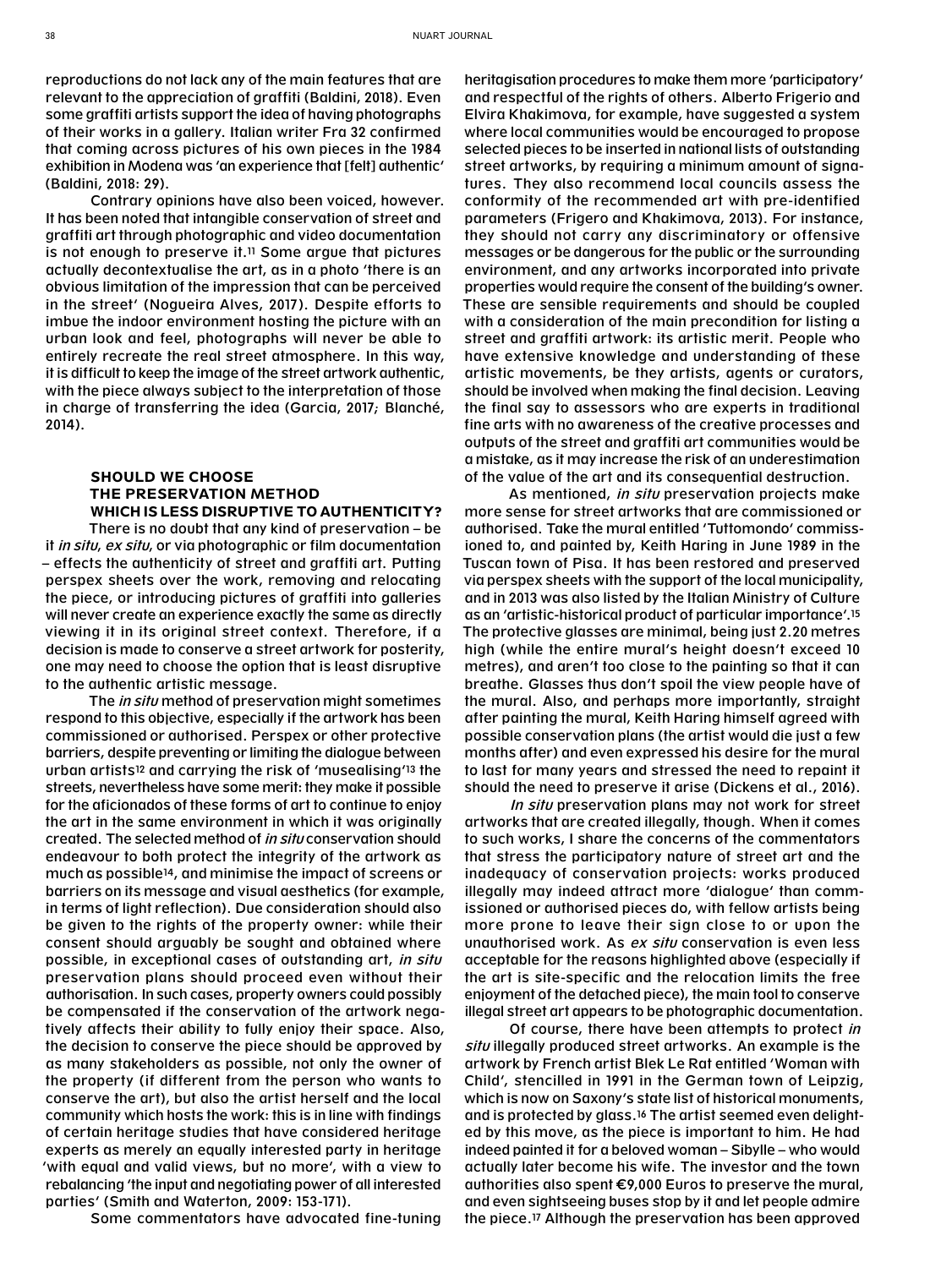by the artist and the property owner and – it seems – supported by the local community, it cannot be denied that the artwork looks less authentic than it was before. While someone may accept such loss of authenticity for the sake of preserving the art for posterity, street art 'purists' would understandably stress that such interventions run against the very essence of this form of art. It's also for these reasons that – I believe – in situ preservation of street art should be limited to exceptional cases.

#### **CONCLUSION**

The decision as to whether street and graffiti art should be preserved raises delicate issues. One of these is how to keep the message delivered by the 'conserved' artwork as authentic as possible, especially taking into account the original intention of the artist. We have seen that preserving a piece, either in situ with protective glass or ex situ (for example, via a surgical removal of the mural from the wall), or even through photographs, has always a negative impact on its authenticity (albeit, with different degrees of intensity). I recognise and accept that these options often are not optimal solutions. As mentioned, a decision to conserve in situ an artwork placed in the street should be made only in exceptional circumstances, particularly where the art is of value to the local community which hosts it and should obviously also take into account the artists' wishes and the interests of owners of the property upon which the work is placed. Where this path cannot be pursued, the only acceptable option remains well-executed photographs and their dissemination in relevant circles.

- 1 See also Ed Bartlett, Street Art (Lonely Planet 2017: 150) reporting the opinion of the Portuguese artist Vhils: 'The context of the environment is vital, as the work needs to communicate and co-create a story with the existing history of a place. I don't want to make works that 'take over' an area, but rather are a part of the fabric of that space'.
- 2 Photographic documentation is relevant to muralism as well (Cockcroft, Weber, Cockcroft 1997).
- 3 See Dr Sabina Andron '100 Days of Leake Street' <https://sabinaandron. com/leake-street>
- Cohen v. G and M Realty L.P., Case No. 13-CV-5612 (FB) (JMA) (EDNY 2013).
- 5 Cohen et al. v G&M REALTY L.P. et al., Case No. 13-CV-05612(FB) (RLM), decision of 12 February 2018.
- 6 An exhibition of pictures of 'old school' graffiti was organised in New York in November 2016 at the Eric Firestone Gallery <https://www. ericfirestonegallery.com/exhibitions/ henrychalfant\_1980>. Henry Chalfant is an American photographer and videographer well-known for his work on graffiti and hip-hop culture. His pictures are in the collection of several prestigious museums.
- 7 In English '1984 Evolution and Regeneration of Graffiti Writing'.
- 8 Interview with Pietro Rivasi, curator of the exhibition (September 2017).
- 9 Baldini also stresses that araffiti 'need not change to enter the 'temples' of contemporary art: they are those institutions that need to change to make room' (Baldini, 2018).
- 10 In the interview with Pietro Rivasi, the latter added that graffiti writers themselves consider pictures as alternative to the original pieces; and that therefore showing pictures of graffiti in a museum or gallery matches writers' practice of showing and disseminating their artistic outputs within the subculture.
- 11 See the interview with Christian Omodeo, co-organiser of the above mentioned 'Street Art: Banksy and Co: L'Arte allo Stato Urbano' exhibition in Bologna, by graffiti and street art aficionado Good Guy Boris, available on https://www.youtube.com/ watch?v=YF0dbIcAop8
- 12 Yet, the ability to continue the 'conversation in the street' is not totally affected by glasses or other barriers. Other artists and taggers could still leave their sign or mark close to the artwork, and in particular in areas of the same wall which are not protected.
- 13 That is, converting the street into a type of museum (and thereby, by implication robbing it of its true street integrity). That in situ preservation carries the risk of 'musealising the street' is a point made by art historian Christian Omodeo in a conversation the author had with him in London in March 2018 during the Art on the Streets – Art as Intervention conference at the Institute of Contemporary Art.
- 14 It has been argued for example that low-quality perspex glasses do not let the wall breathe, which may damage the painting.
- 15 Decreto 335/2013. The mural was inserted in the list of 'beni tutelati'.
- 16 Jan Schilling, Preserving art that was never meant to last, (May 7, 2012) <http://www.dw.com/en/preservingart-that-was-never-meant-tolast/a-15933463>
- 17 See the webpage at https://artsation. com/en/journal/editorial/blek-le-ratin-leipzig, 15 April 2013.